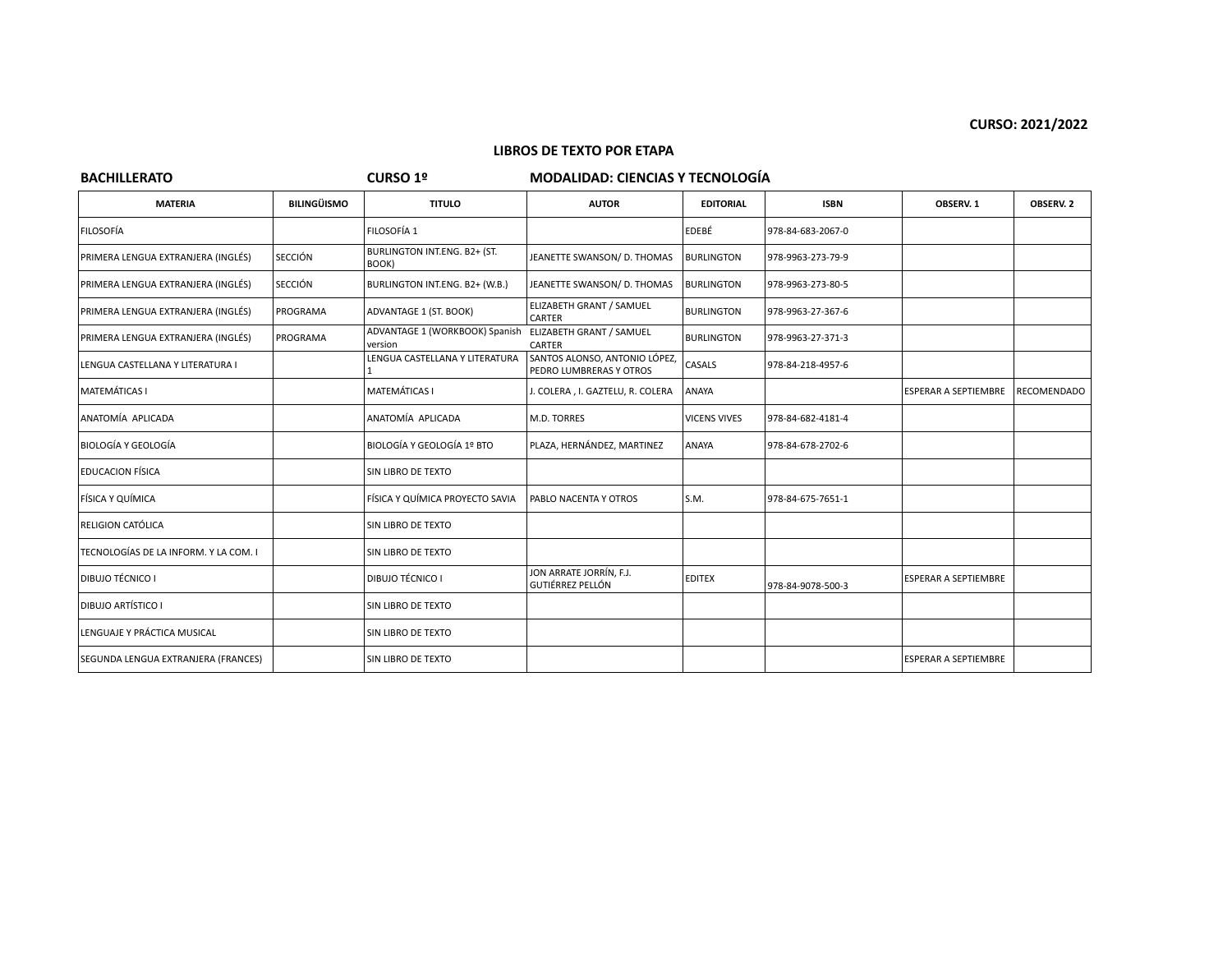**CURSO: 2021/2022**

# **LIBROS DE TEXTO POR ETAPA**

# **BACHILLERATO CURSO 1º MODALIDAD: HUMANIDADES Y CIENCIAS SOCIALES**

| <b>MATERIA</b>                                            | <b>BILINGÜISMO</b> | <b>TITULO</b>                                             | <b>AUTOR</b>                              | <b>EDITORIAL</b>    | <b>ISBN</b>       | OBSERV. 1                          | <b>OBSERV. 2</b>   |
|-----------------------------------------------------------|--------------------|-----------------------------------------------------------|-------------------------------------------|---------------------|-------------------|------------------------------------|--------------------|
| <b>FILOSOFÍA</b>                                          |                    | FILOSOFÍA 1                                               |                                           | <b>EDEBÉ</b>        | 978-84-683-2067-0 |                                    |                    |
| HISTORIA DEL MUNDO CONTEMPORÁNEO                          |                    | HISTORIA DEL MUNDO<br>CONTEMPORÁNEO 1º BACHILLERATO       |                                           | <b>ANAYA</b>        | 978-84-678-2724-8 |                                    |                    |
| PRIMERA LENGUA EXTRANJERA (INGLÉS)                        | <b>SECCIÓN</b>     | BURLINGTON INT.ENG. B2+ (ST.BOOK)                         | JEANETTE SWANSON/D.<br><b>THOMAS</b>      | <b>BURLINGTON</b>   | 978-9963-273-79-9 |                                    |                    |
| PRIMERA LENGUA EXTRANJERA (INGLÉS)                        | <b>SECCIÓN</b>     | BURLINGTON INT.ENG. B2+ (W.B.)                            | JEANETTE SWANSON/ D.<br><b>THOMAS</b>     | <b>BURLINGTON</b>   | 978-9963-273-80-5 |                                    |                    |
| PRIMERA LENGUA EXTRANJERA (INGLÉS)                        | PROGRAMA           | ADVANTAGE 1 (ST. BOOK)                                    | ELIZABETH GRANT / SAMUEL<br><b>CARTER</b> | <b>BURLINGTON</b>   | 978-9963-27-367-6 |                                    |                    |
| PRIMERA LENGUA EXTRANJERA (INGLÉS)                        | PROGRAMA           | ADVANTAGE 1 (WORKBOOK) Spanish<br>version                 | ELIZABETH GRANT / SAMUEL<br><b>CARTER</b> | <b>BURLINGTON</b>   | 978-9963-27-371-3 |                                    |                    |
| LENGUA CASTELLANA Y LITERATURA I                          |                    | LENGUA CASTELLANA Y LITERATURA 1                          | SANTOS ALONSO, ANTONIO<br>LÓPEZ Y OTROS   | CASALS              | 978-84-218-4957-6 |                                    |                    |
| MATEMÁTICAS APLICADAS A LAS CIENCIAS<br><b>SOCIALES I</b> |                    | MATEMÁTICAS APLICADAS A LAS<br><b>CIENCIAS SOCIALES I</b> | J. COLERA, I. GAZTELU, R.<br>COLERA       | ANAYA               |                   | <b>ESPERAR A SEPTIEMBRE</b>        | <b>RECOMENDADO</b> |
| ANATOMÍA APLICADA                                         |                    | ANATOMÍA APLICADA                                         | M.D. TORRES                               | <b>VICENS VIVES</b> | 978-84-682-4181-4 |                                    |                    |
| <b>EDUCACION FÍSICA</b>                                   |                    | <b>SIN LIBRO DE TEXTO</b>                                 |                                           |                     |                   |                                    |                    |
| RELIGION CATÓLICA                                         |                    | <b>SIN LIBRO DE TEXTO</b>                                 |                                           |                     |                   |                                    |                    |
| TECNOLOGÍAS DE LA INFORMACIÓN Y LA<br>COMUNICACIÓN I      |                    | SIN LIBRO DE TEXTO                                        |                                           |                     |                   |                                    |                    |
| <b>DIBUJO ARTÍSTICO I</b>                                 |                    | SIN LIBRO DE TEXTO                                        |                                           |                     |                   |                                    |                    |
| LENGUAJE Y PRÁCTICA MUSICAL                               |                    | SIN LIBRO DE TEXTO                                        |                                           |                     |                   |                                    |                    |
| SEGUNDA LENGUA EXTRANJERA (FRANCES)                       |                    | SIN LIBRO DE TEXTO                                        |                                           |                     |                   | <b>ESPERAR A SEPTIEMBRE</b>        |                    |
| ECONOMÍA                                                  |                    | ECONOMÍA                                                  | Andrés Cabrera Bautista                   | lsm                 |                   | 9788467580716 ESPERAR A SEPTIEMBRE |                    |
| <b>GRIEGO I</b>                                           |                    | SIN LIBRO DE TEXTO                                        |                                           |                     |                   | <b>ESPERAR A SEPTIEMBRE</b>        |                    |
| LATÍN I                                                   |                    | SIN LIBRO DE TEXTO                                        |                                           |                     |                   | <b>ESPERAR A SEPTIEMBRE</b>        |                    |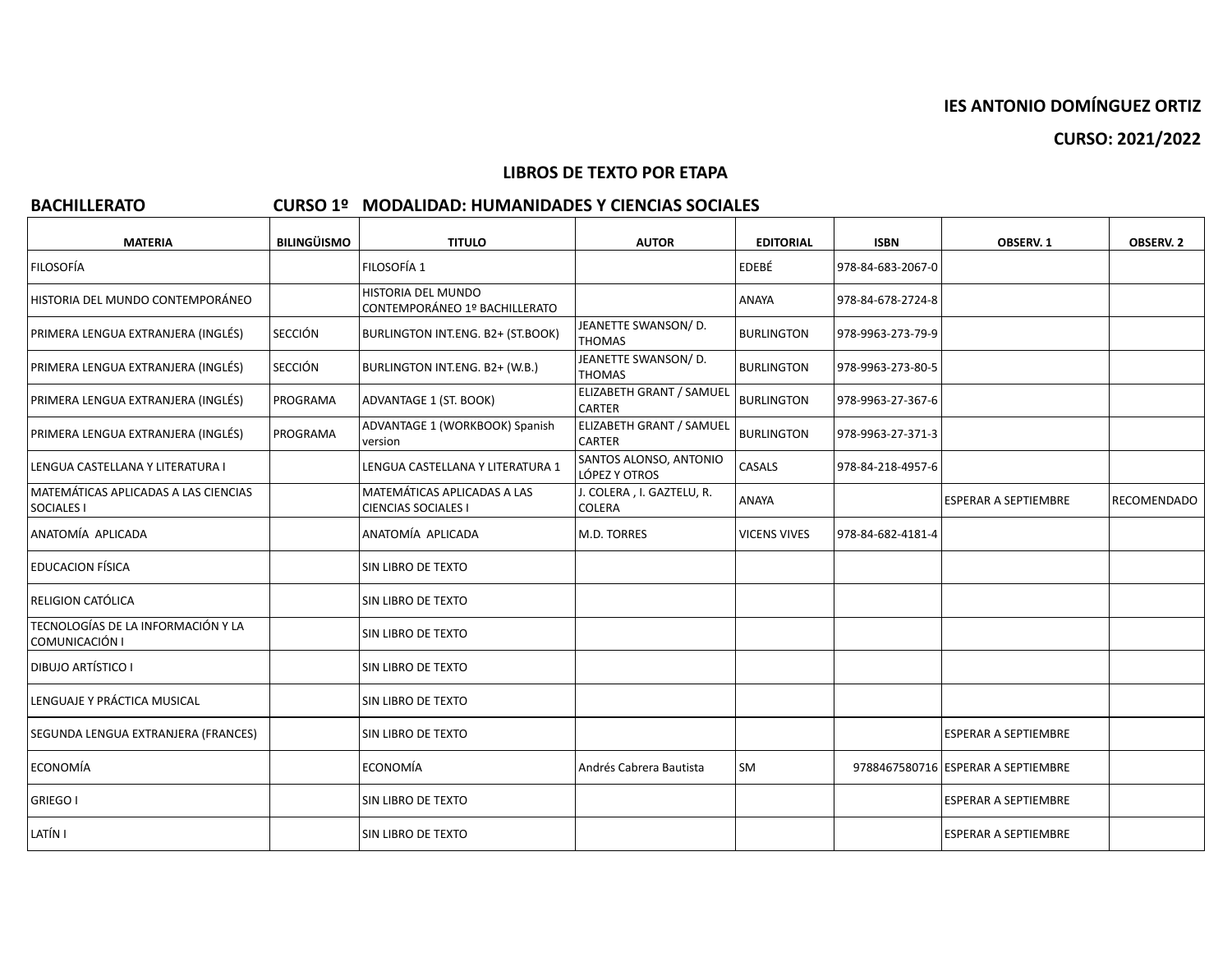| <b>BACHILLERATO</b>                                |                    | CURSO 2º MODALIDAD: CIENCIAS Y TECNOLOGÍA |                                     |                   |                   |                                         |                                    |
|----------------------------------------------------|--------------------|-------------------------------------------|-------------------------------------|-------------------|-------------------|-----------------------------------------|------------------------------------|
| <b>MATERIA</b>                                     | <b>BILINGÜISMO</b> | <b>TITULO</b>                             | <b>AUTOR</b>                        | <b>EDITORIAL</b>  | <b>ISBN</b>       | <b>OBSERVACION 1</b>                    | <b>OBSERVACION</b><br>$\mathbf{2}$ |
| PSICOLOGÍA                                         |                    | PSICOLOGÍA 2º BACHILLERATO                | JOSÉ IGNACIO ALONSO<br>GARCÍA       | MCGRAW HILL       | 978-84-486-0916-0 |                                         |                                    |
| HISTORIA DE ESPAÑA                                 |                    | SIN LIBRO DE TEXTO                        |                                     |                   |                   | <b>HABLAR CON EL</b><br>PROFESOR        |                                    |
| LENGUA CASTELLANA Y LITERATURA II                  |                    | SIN LIBRO DE TEXTO                        |                                     |                   |                   | <b>HABLAR CON EL</b><br><b>PROFESOR</b> |                                    |
| PRIMERA LENGUA EXTRANJERA (INGLÉS)                 | <b>SECCIÓN</b>     | BURLINGTON INT.ENG. B2+ (ST.BOOK)         | JEANETTE SWANSON/ D.<br>THOMAS      | <b>BURLINGTON</b> | 978-9963-273-79-9 | MISMO LIBRO QUE 1º<br>SECCION           |                                    |
| PRIMERA LENGUA EXTRANJERA (INGLÉS)                 | <b>SECCIÓN</b>     | BURLINGTON INT.ENG. B2+ (W.B.)            | JEANETTE SWANSON/ D.<br>THOMAS      | <b>BURLINGTON</b> | 978-9963-273-80-5 | MISMO LIBRO QUE 1º<br>SECCION           |                                    |
| PRIMERA LENGUA EXTRANJERA II (INGLÉS)              | PROGRAMA           | ADVANTAGE 2 (ST. BOOK)                    | ELIZABETH GRANT / SAMUEL<br>CARTER  | <b>BURLINGTON</b> | 978-9925-301-22-5 |                                         |                                    |
| PRIMERA LENGUA EXTRANJERA II (INGLÉS)              | PROGRAMA           | ADVANTAGE 2 (WORKBOOK) Spanish<br>version | ELIZABETH GRANT / SAMUEL<br>CARTER  | <b>BURLINGTON</b> | 978-9925-301-26-3 |                                         |                                    |
| MATEMÁTICAS II                                     |                    | MATEMÁTICAS II                            | J. COLERA, I. GAZTELU, R.<br>COLERA | ANAYA             | 978-84-698-1277-8 | ESPERAR A SEPTIEMBRE RECOMENDADO        |                                    |
| <b>BIOLOGÍA</b>                                    |                    | <b>BIOLOGÍA</b>                           | C. PLAZA, J. HERNANDEZ              | ANAYA             | 978-84-698-1283-9 |                                         |                                    |
| CIENCIAS DE LA TIERRA Y<br>MEDIOAMBIENTALES        |                    | SIN LIBRO DE TEXTO                        |                                     |                   |                   | ESPERAR A SEPTIEMBRE                    |                                    |
| FÍSICA                                             |                    | SIN LIBRO DE TEXTO                        |                                     |                   |                   | ESPERAR A SEPTIEMBRE                    |                                    |
| QUÍMICA                                            |                    | QUÍMICA (2016) SERIE INVESTIGA            | CRISTINA GUARDIA<br>VILLARROEL      | SANTILLANA        | 978-84-680-2677-0 |                                         |                                    |
| TECNOLOGÍAS DE LA INFORMACIÓN Y<br>COMUNICACIÓN II |                    | SIN LIBRO DE TEXTO                        |                                     |                   |                   |                                         |                                    |
| RELIGIÓN CATÓLICA                                  |                    | SIN LIBRO DE TEXTO                        |                                     |                   |                   |                                         |                                    |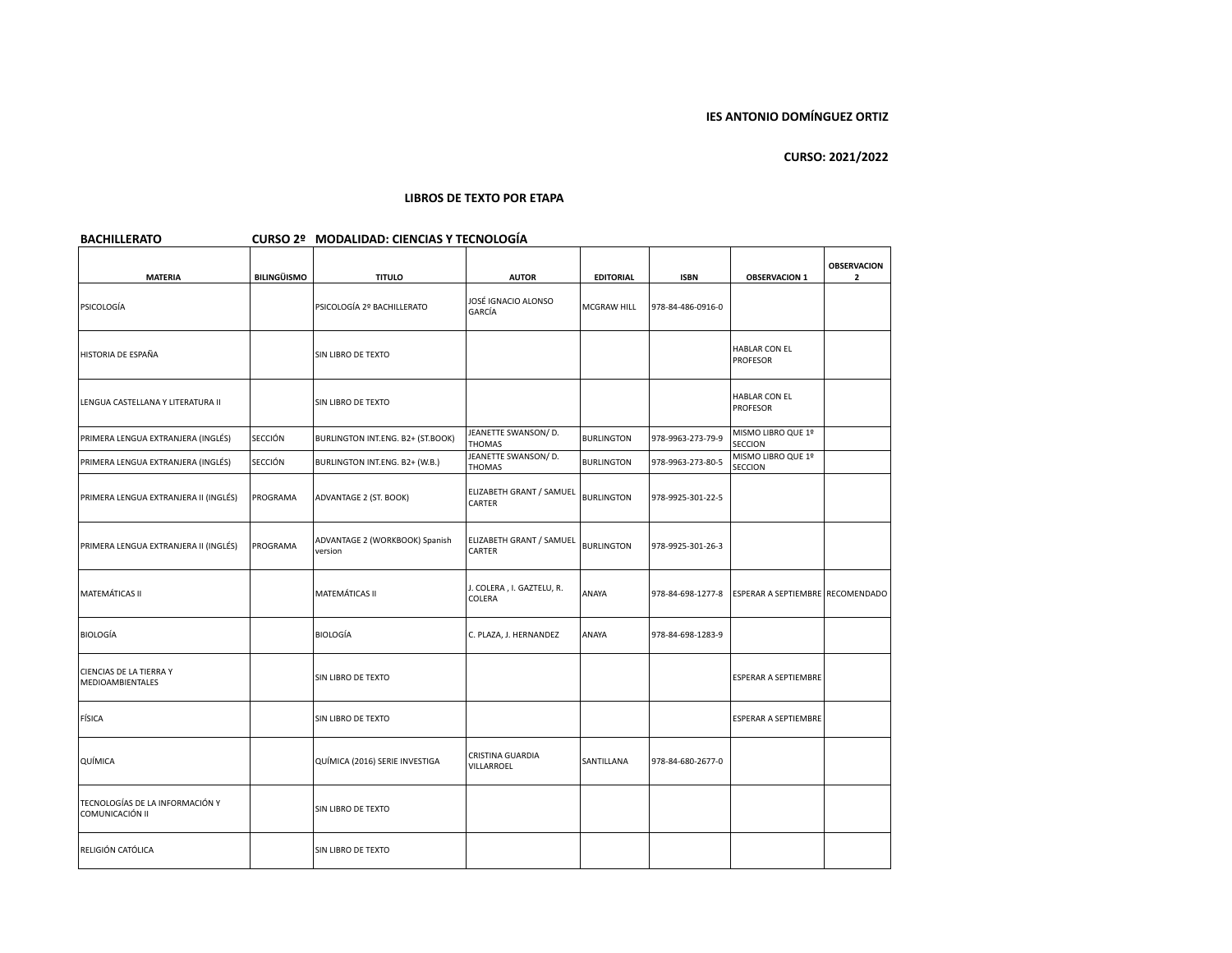# **LIBROS DE TEXTO POR ETAPA**

# **BACHILLERATO CURSO 2º MODALIDAD: HUMANIDADES Y CIENCIAS SOCIALES**

| <b>MATERIA</b>                                             | <b>BILINGÜISMO</b> | <b>TITULO</b>                                              | <b>AUTOR</b>                                     | <b>EDITORIAL</b>   | <b>ISBN</b>       | OBSERV. 1                               | <b>OBSERV. 2</b>   |
|------------------------------------------------------------|--------------------|------------------------------------------------------------|--------------------------------------------------|--------------------|-------------------|-----------------------------------------|--------------------|
| HISTORIA DE LA FILOSOFÍA                                   |                    | HISTORIA DE LA FILOSOFÍA II                                |                                                  | EDEBÉ              | 978-84-683-0612-4 |                                         |                    |
| l PSICOLOGÍA                                               |                    | PSICOLOGÍA 2º BACHILLERATO                                 | JOSÉ IGNACIO ALONSO<br><b>GARCÍA</b>             | <b>MCGRAW HILL</b> | 978-84-486-0916-0 |                                         |                    |
| HISTORIA DE ESPAÑA                                         |                    | SIN LIBRO DE TEXTO                                         |                                                  |                    |                   | <b>HABLAR CON EL</b><br><b>PROFESOR</b> |                    |
| LENGUA CASTELLANA Y LITERATURA II                          |                    | SIN LIBRO DE TEXTO                                         |                                                  |                    |                   | <b>HABLAR CON EL</b><br><b>PROFESOR</b> |                    |
| <b>GEOGRAFÍA</b>                                           |                    | GEOGRAFÍA                                                  |                                                  | <b>ANAYA</b>       | 978-84-698-1303-4 |                                         |                    |
| <b>HISTORIA DEL ARTE</b>                                   |                    | <b>SIN LIBRO DE TEXTO</b>                                  |                                                  |                    |                   | <b>HABLAR CON EL</b><br><b>PROFESOR</b> |                    |
| PRIMERA LENGUA EXTRANJERA (INGLÉS)                         | <b>SECCIÓN</b>     | BURLINGTON INT.ENG. B2+ (ST.<br>BOOK)                      | JEANETTE SWANSON/ D.<br><b>THOMAS</b>            | <b>BURLINGTON</b>  | 978-9963-273-79-9 | <b>MISMO LIBRO</b><br>QUE 1º            |                    |
| PRIMERA LENGUA EXTRANJERA (INGLÉS)                         | <b>SECCIÓN</b>     | BURLINGTON INT.ENG. B2+ (W.B.)                             | JEANETTE SWANSON/ D.<br><b>THOMAS</b>            | <b>BURLINGTON</b>  | 978-9963-273-80-5 | MISMO LIBRO<br>QUE 1º                   |                    |
| PRIMERA LENGUA EXTRANJERA II (INGLÉS)                      | PROGRAMA           | ADVANTAGE 2 (ST. BOOK)                                     | <b>ELIZABETH GRANT /</b><br><b>SAMUEL CARTER</b> | <b>BURLINGTON</b>  | 978-9925-301-22-5 |                                         |                    |
| PRIMERA LENGUA EXTRANJERA II (INGLÉS)                      | PROGRAMA           | ADVANTAGE 2 (WORKBOOK)<br>Spanish version                  | ELIZABETH GRANT /<br><b>SAMUEL CARTER</b>        | <b>BURLINGTON</b>  | 978-9925-301-26-3 |                                         |                    |
| MATEMÁTICAS APLICADAS A LAS CIENCIAS<br><b>SOCIALES II</b> |                    | MATEMÁTICAS APLICADAS A LAS<br><b>CIENCIAS SOCIALES II</b> | J. COLERA, I. GAZTELU, R.<br><b>COLERA</b>       | <b>ANAYA</b>       | 978-84-698-1280-8 | <b>ESPERAR A</b><br>SEPTIEMBRE          | <b>RECOMENDADO</b> |
| TECNOLOGÍAS DE LA INFORMACIÓN Y<br>COMUNICACIÓN II         |                    | SIN LIBRO DE TEXTO                                         |                                                  |                    |                   |                                         |                    |
| RELIGIÓN CATÓLICA                                          |                    | SIN LIBRO DE TEXTO                                         |                                                  |                    |                   |                                         |                    |
| ECONOMÍA DE LA EMPRESA                                     |                    | ECONOMÍA DE LA EMPRESA                                     | Andrés Cabrera Bautista                          | <b>SM</b>          | 9788467588682     |                                         |                    |
| <b>GRIEGO II</b>                                           |                    | <b>SIN LIBRO DE TEXTO</b>                                  |                                                  |                    |                   | <b>ESPERAR A</b><br><b>SEPTIEMBRE</b>   |                    |
| LATÍN II                                                   |                    | <b>SIN LIBRO DE TEXTO</b>                                  |                                                  |                    |                   | <b>ESPERAR A</b><br><b>SEPTIEMBRE</b>   |                    |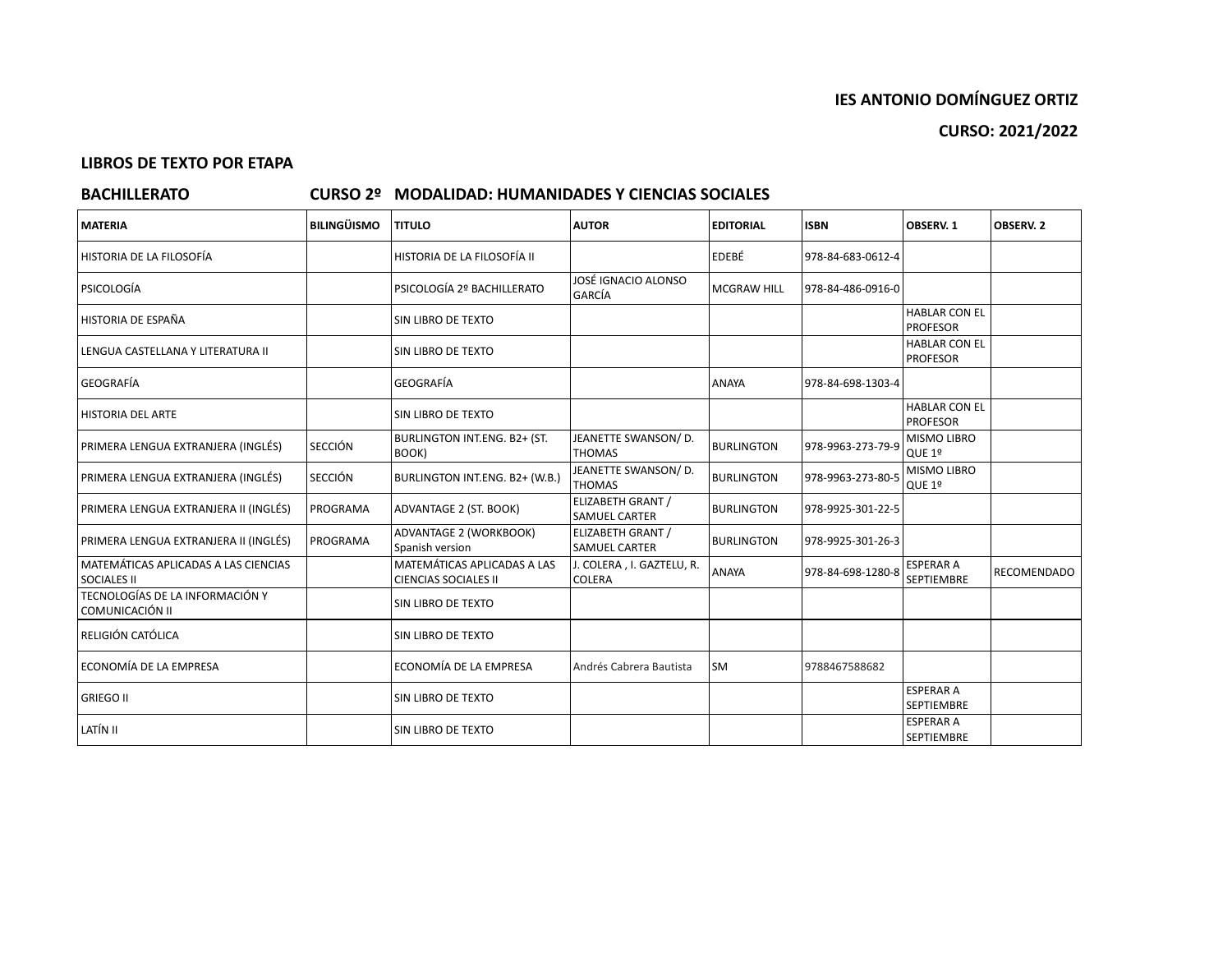# **CURSO: 2021/2022**

# **LIBROS DE TEXTO POR ETAPA**

# **EDUCACIÓN SECUNDARIA OBLIGATORIA CURSO 1º: SECCION BILINGÜE**

| <b>MATERIA</b>                                         | <b>TITULO</b>                                                       | <b>AUTOR</b>                                 | <b>EDITORIAL</b>       | <b>ISBN</b>       | OBSERV. 1                             |
|--------------------------------------------------------|---------------------------------------------------------------------|----------------------------------------------|------------------------|-------------------|---------------------------------------|
| <b>VALORES ÉTICOS</b>                                  | VALORES ÉTICOS 1º ESO                                               | ANTONIO VALLÉS ARÁNDIGA                      | ECIR, TABARCA Y MARFIL | 978-84-8025-331-4 |                                       |
| GEOGRAFÍA E HISTORIA                                   | <b>GEOGRAPHY AND HISTORY. 1</b><br>SECONDARY. SAVIA                 | ISAAC BUZO SÁNCHEZ, MARIANO<br>LÁZARO ARBUÉS | S.M.                   | 978-84-1634-670-7 |                                       |
| <b>EDUCACION FÍSICA</b>                                | SIN LIBRO DE TEXTO                                                  |                                              |                        |                   |                                       |
| EDUCACION PLÁSTICA, VISUAL Y<br>  AUDIOVISUAL          | SIN LIBRO DE TEXTO                                                  |                                              |                        |                   |                                       |
| PRIMERA LENGUA EXTRANJERA (INGLÉS)                     | <b>BURLINGTON INTERNATIONAL</b><br>ENGLISH B1 (ST. BOOK) 2ª Edición | JEANETTE SWANSON/DAVID THOMAS                | <b>BURLINGTON</b>      | 978-9925-30-502-5 |                                       |
| PRIMERA LENGUA EXTRANJERA (INGLÉS)                     | <b>BURLINGTON INTERNATIONAL</b><br>ENGLISH B1 (WORKBOOK) 2ª Edición | JEANETTE SWANSON/DAVID THOMAS                | <b>BURLINGTON</b>      | 978-9925-30-503-2 |                                       |
| LENGUA CASTELLANA Y LITERATURA                         | LENGUA CASTELLANA Y LITERATURA                                      | SALVADOR GUTIÉRREZ, REMEDIOS<br>LUNA Y OTROS | <b>ANAYA</b>           | 978-84-698-6134-9 | TRIMESTRAL                            |
| <b>MATEMÁTICAS</b>                                     | <b>MATEMÁTICAS 1 ESO</b>                                            | J. COLERA, I. GAZTELU, R. COLERA             | <b>ANAYA</b>           | 978-84-678-5073-4 | <b>OBLIGATORIO</b>                    |
| RECUPERACION DE LENGUA CASTELLANA Y<br>LITERATURA      | SIN LIBRO DE TEXTO                                                  |                                              |                        |                   |                                       |
| RECUPERACION DE MATEMÁTICAS                            |                                                                     |                                              | ANAYA                  |                   | <b>ESPERAR A</b><br><b>SEPTIEMBRE</b> |
| BIOLOGÍA Y GEOLOGÍA                                    | <b>BIOLOGY &amp; GEOLOGY</b>                                        | C. PLAZA, J. HERNANDEZ, J. MARTÍNEZ          | ANAYA                  | 978-84-678-5078-9 |                                       |
| RELIGION CATÓLICA                                      | SIN LIBRO DE TEXTO                                                  |                                              |                        |                   |                                       |
| SEGUNDA LENGUA EXTRANJERA (FRANCES) SIN LIBRO DE TEXTO |                                                                     |                                              |                        |                   | <b>ESPERAR A</b><br><b>SEPTIEMBRE</b> |
| TALLER DE MÚSICA                                       | <b>SIN LIBRO DE TEXTO</b>                                           |                                              |                        |                   |                                       |
| TECNOLOGÍA, PROGRAMACIÓN Y<br>  ROBÓTICA               | SIN LIBRO DE TEXTO                                                  |                                              |                        |                   |                                       |
| <b>DEPORTE</b>                                         | SIN LIBRO DE TEXTO                                                  |                                              |                        |                   |                                       |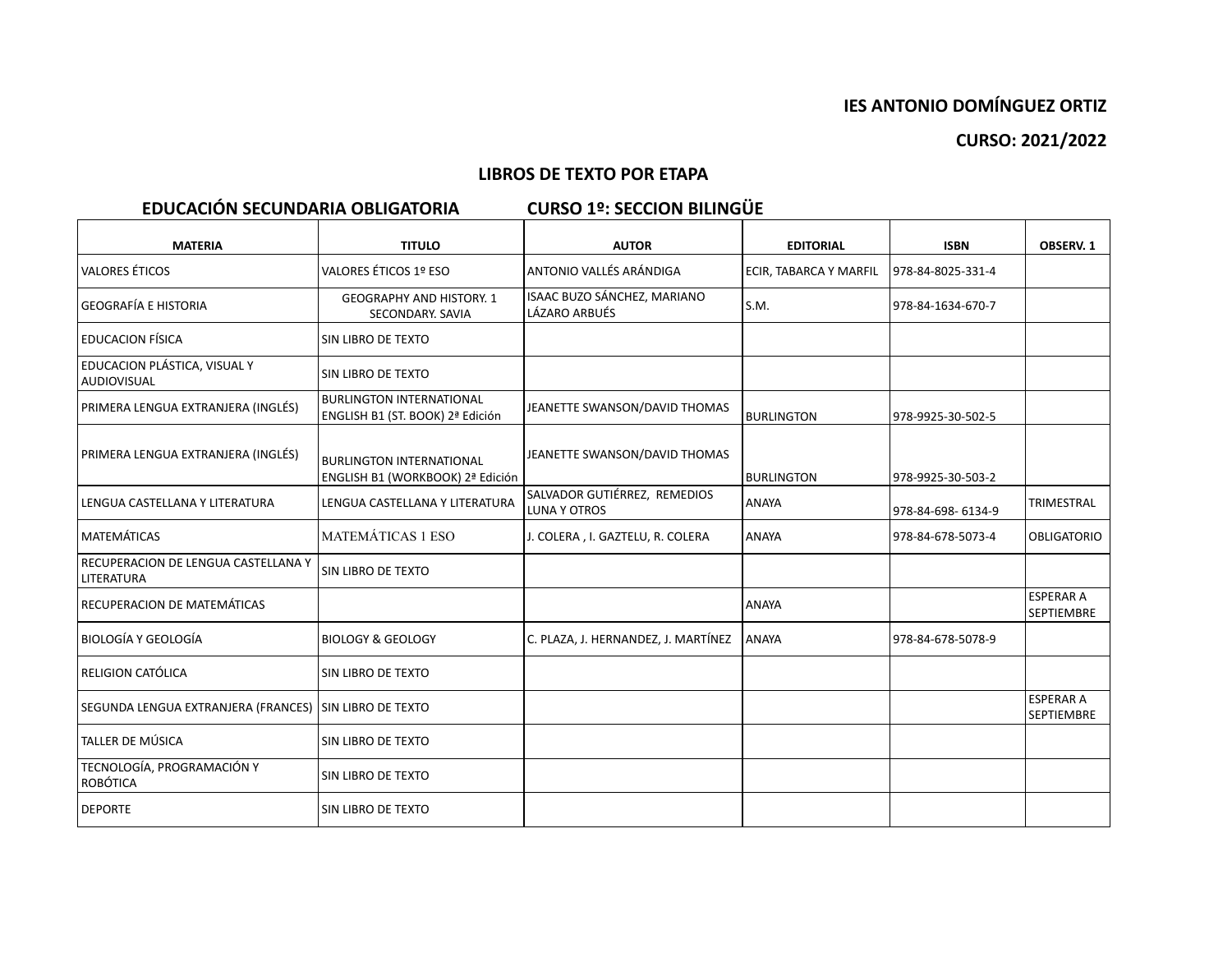### **LIBROS DE TEXTO POR ETAPA**

## **EDUCACIÓN SECUNDARIA OBLIGATORIA CURSO 1º: PROGRAMA**

| <b>MATERIA</b>                                     | <b>TITULO</b>                                                  | <b>AUTOR</b>                                                | <b>EDITORIAL</b>                 | <b>ISBN</b>       | OBSERV. 1                             | <b>OBSERV. 2</b>                                 |
|----------------------------------------------------|----------------------------------------------------------------|-------------------------------------------------------------|----------------------------------|-------------------|---------------------------------------|--------------------------------------------------|
| VALORES ÉTICOS                                     | VALORES ÉTICOS 1º ESO                                          | ANTONIO VALLÉS ARÁNDIGA                                     | ECIR, TABARCA Y<br><b>MARFIL</b> | 978-84-8025-331-4 |                                       |                                                  |
| <b>GEOGRAFÍA E HISTORIA</b>                        | GEOGRAFÍA E HISTORIA. 1 ESO. SAVIA<br>NUEVA GENERACIÓN, MADRID | ALFREDO DE LA MATA CARRASCO,<br>ISAAC BUZO SÁNCHEZ, MARIANO | S.M.                             | 978-84-1318-486-9 |                                       |                                                  |
| <b>EDUCACION FÍSICA</b>                            | SIN LIBRO DE TEXTO                                             |                                                             |                                  |                   |                                       |                                                  |
| EDUCACION PLÁSTICA, VISUAL Y<br>AUDIOVISUAL        | EDUCACIÓN PLÁSTICA VISUAL Y<br>AUDIOVISUAL. TEORÍA. NIVEL 1    | A.PANIEGO GÓMEZ Y J. DE DOMINGO<br>ACINAS.                  | <b>DONOSTIARRA</b>               | 978-84-7063-504-5 |                                       | <b>ALUMNOS DE PROGRAMA</b><br><b>INGLES BAJO</b> |
| EDUCACION PLÁSTICA, VISUAL Y<br>AUDIOVISUAL        | SIN LIBRO DE TEXTO                                             |                                                             |                                  |                   |                                       | ALUMNOS DE PROGRAMA<br><b>AVANZADO Y MEDIO</b>   |
| PRIMERA LENGUA EXTRANJERA<br>(INGLÉS)              | WAY TO ENGLISH 1 (ST. BOOK)                                    | LINDA MARKS / EMILY DEVLIN                                  | <b>BURLINGTON</b>                | 978-99-6351-724-4 |                                       |                                                  |
| PRIMERA LENGUA EXTRANJERA<br>(INGLÉS)              | WAY TO ENGLISH 1 (WORKBOOK)                                    | LINDA MARKS / EMILY DEVLIN                                  | <b>BURLINGTON</b>                | 978-99-6351-630-8 |                                       |                                                  |
| LENGUA CASTELLANA Y LITERATURA                     | <b>LENGUA Y LITERATURA</b>                                     | SALVADOR GUTIÉRREZ, REMEDIOS<br><b>LUNA Y OTROS</b>         | <b>ANAYA</b>                     | 978-84-698-6134-9 | TRIMESTRAL                            |                                                  |
| <b>MATEMÁTICAS</b>                                 | <b>MATEMÁTICAS 1 ESO</b>                                       | J. COLERA, I. GAZTELU, R. COLERA                            | ANAYA                            | 978-84-678-5073-4 | <b>OBLIGATORIO</b>                    |                                                  |
| RECUPERACION DE LENGUA<br> CASTELLANA Y LITERATURA | <b>SIN LIBRO DE TEXTO</b>                                      |                                                             |                                  |                   |                                       |                                                  |
| RECUPERACION DE MATEMÁTICAS                        |                                                                |                                                             | <b>ANAYA</b>                     |                   | <b>ESPERAR A</b><br>SEPTIEMBRE        | <b>RECOMENDADO</b>                               |
| BIOLOGÍA Y GEOLOGÍA                                | <b>BIOLOGÍA Y GEOLOGÍA</b>                                     | C. PLAZA, J. HERNANDEZ, J.<br>MARTÍNEZ                      | <b>ANAYA</b>                     | 978-84-678-5076-5 |                                       |                                                  |
| RELIGION CATÓLICA                                  | <b>SIN LIBRO DE TEXTO</b>                                      |                                                             |                                  |                   |                                       |                                                  |
| SEGUNDA LENGUA EXTRANJERA<br>(FRANCES)             | <b>SIN LIBRO DE TEXTO</b>                                      |                                                             |                                  |                   | <b>ESPERAR A</b><br><b>SEPTIEMBRE</b> |                                                  |
| TALLER DE MÚSICA                                   | SIN LIBRO DE TEXTO                                             |                                                             |                                  |                   |                                       |                                                  |
| TECNOLOGÍA, PROGRAMACIÓN Y<br>ROBÓTICA             | <b>SIN LIBRO DE TEXTO</b>                                      |                                                             |                                  |                   |                                       |                                                  |
| <b>DEPORTE</b>                                     | <b>SIN LIBRO DE TEXTO</b>                                      |                                                             |                                  |                   |                                       |                                                  |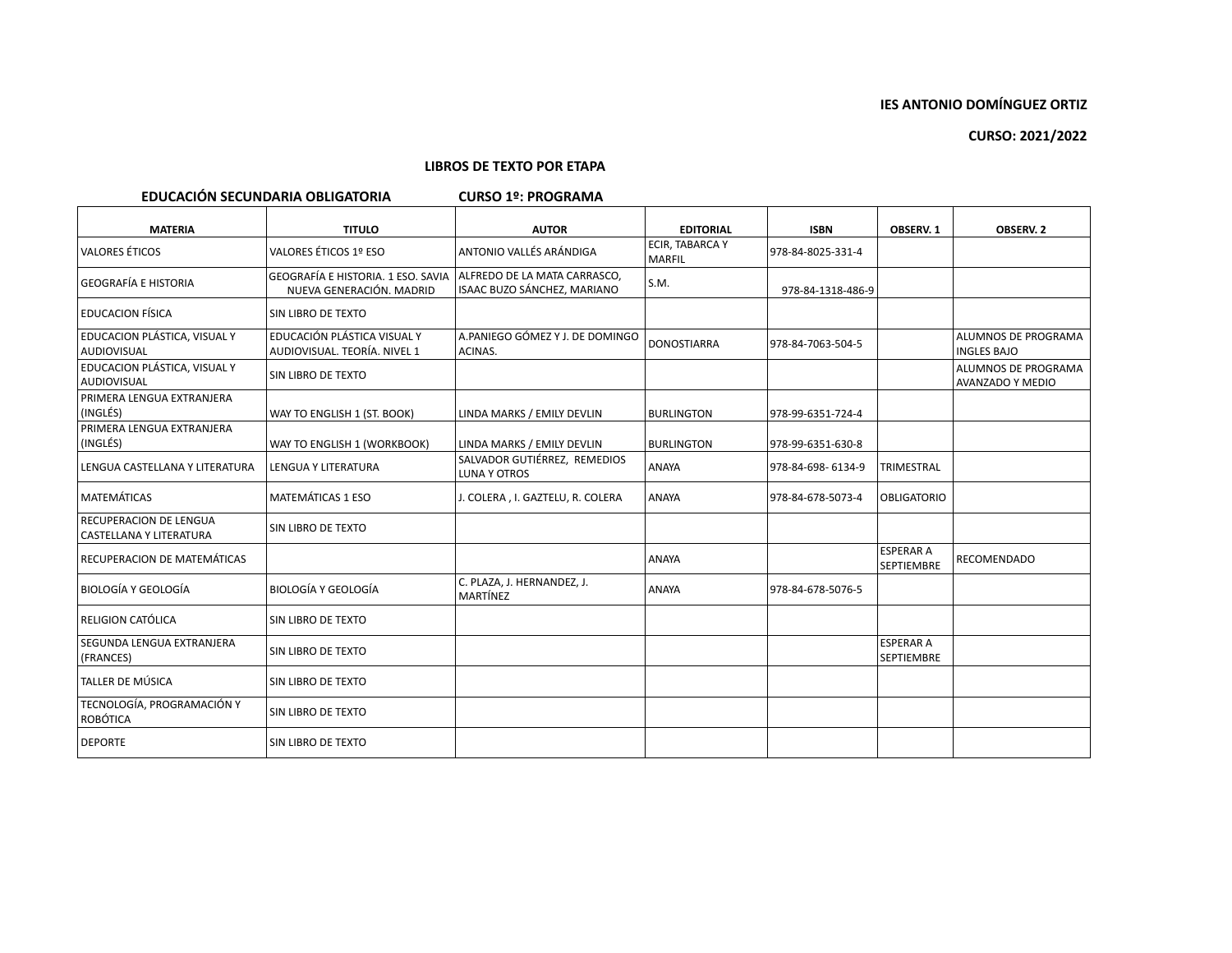**CURSO: 2021/2022**

### **LIBROS DE TEXTO POR ETAPA**

# **EDUCACIÓN SECUNDARIA OBLIGATORIA CURSO 2º: SECCION BILINGÜE**

| <b>MATERIA</b>                                     | <b>TITULO</b>                    | <b>AUTOR</b>                                        | <b>EDITORIAL</b>       | <b>ISBN</b>       | OBSERV. 1                             | OBSERV. 2   |
|----------------------------------------------------|----------------------------------|-----------------------------------------------------|------------------------|-------------------|---------------------------------------|-------------|
| <b>VALORES ÉTICOS</b>                              | VALORES ÉTICOS 2º ESO            | ANTONIO VALLÉS ARÁNDIGA                             | ECIR, TABARCA Y MARFIL | 978-84-8025-362-8 |                                       |             |
| <b>GEOGRAFÍA E HISTORIA</b>                        | GEOGRAPHY AND HISTORY (ED. 16)   | VV.AA.                                              | SANTILLANA             | 97-88-4680-2914-6 |                                       |             |
| PRIMERA LENGUA EXTRANJERA (INGLÉS)                 | INTERNATIONAL ENG B+ (ST BOOK)   | JEANETTE SWANSON/DAVID THOMAS                       | <b>BURLINGTON</b>      | 978-9925-307-43-2 |                                       |             |
| PRIMERA LENGUA EXTRANJERA (INGLÉS)                 | INTERNATIONAL ENG B+ (WORKBOOK)  | JEANETTE SWANSON/DAVID THOMAS                       | <b>BURLINGTON</b>      | 978-9925-307-44-9 |                                       |             |
| LENGUA CASTELLANA Y LITERATURA                     | LENGUA CATELLANA Y LITERATURA    | SALVADOR GUTIÉRREZ, REMEDIOS LUNA Y<br><b>OTROS</b> | <b>ANAYA</b>           | 978-84-698-7859-0 | TRIMESTRALE                           |             |
| <b>MATEMÁTICAS</b>                                 | MATEMÁTICAS 2º ESO               | J. COLERA, I. GAZTELU, R. COLERA                    | <b>ANAYA</b>           | 978-84-698-1426-0 | <b>OBLIGATORIO</b>                    |             |
| RECUPERACION DE MATEMÁTICAS                        | REFUERZO DE MATEMATICAS II       |                                                     | ANAYA                  | 978-84-667-5151-3 | <b>ESPERAR A</b><br><b>SEPTIEMBRE</b> | RECOMENDADO |
| <b>RELIGION</b>                                    | ISIN LIBRO DE TEXTO              |                                                     |                        |                   |                                       |             |
| SEGUNDA LENGUA EXTRANJERA (FRANCES)                | <b>SIN LIBRO DE TEXTO</b>        |                                                     |                        |                   |                                       |             |
| RECUPERACION DE LENGUA CASTELLANA Y<br>LITERATURA  | <b>SIN LIBRO DE TEXTO</b>        |                                                     |                        |                   |                                       |             |
| MÚSICA                                             | SIN LIBRO DE TEXTO               |                                                     |                        |                   |                                       |             |
| <b>EDUCACION FÍSICA</b>                            | SIN LIBRO DE TEXTO               |                                                     |                        |                   |                                       |             |
| TECNOLOGÍA, PROGRAMACIÓN Y ROBÓTICA                | <b>SIN LIBRO DE TEXTO</b>        |                                                     |                        |                   |                                       |             |
| FÍSICA Y QUÍMICA                                   | FÍSICA Y QUÍMICA. PROYECTO SAVIA | JOSÉ G., L. DE GUEREÑU                              | SM                     | 978-84-675-8681-7 |                                       |             |
| EDUCACIÓN PLÁSTICA, VISUAL Y<br><b>AUDIOVISUAL</b> | SIN LIBRO DE TEXTO               |                                                     |                        |                   |                                       |             |
| <b>DEPORTE</b>                                     | <b>SIN LIBRO DE TEXTO</b>        |                                                     |                        |                   |                                       |             |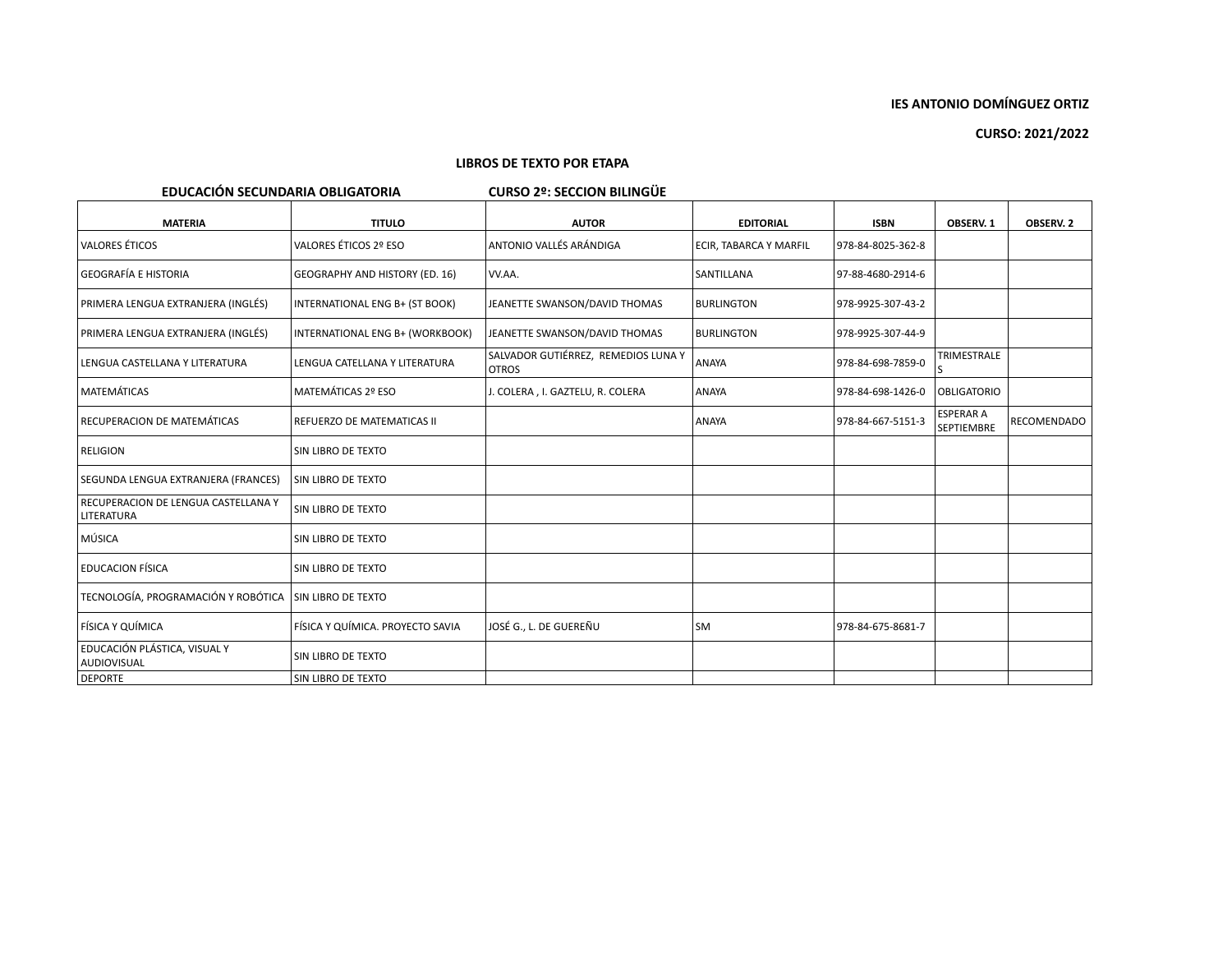**CURSO: 2021/2022**

### **LIBROS DE TEXTO POR ETAPA**

**EDUCACIÓN SECUNDARIA OBLIGATORIA CURSO 2º: PROGRAMA**

| <b>MATERIA</b>                                           | <b>TITULO</b>                                                | <b>AUTOR</b>                                     | <b>EDITORIAL</b>       | <b>ISBN</b>                    | OBSERV. 1                      | <b>OBSERV. 2</b>                               |
|----------------------------------------------------------|--------------------------------------------------------------|--------------------------------------------------|------------------------|--------------------------------|--------------------------------|------------------------------------------------|
| VALORES ÉTICOS                                           | VALORES ÉTICOS 2º ESO                                        | ANTONIO VALLÉS ARÁNDIGA                          | ECIR, TABARCA Y MARFIL | 978-84-8025-362-8              |                                |                                                |
| <b>GEOGRAFÍA E HISTORIA</b>                              | GEOGRAFÍA E HISTORIA 2º ESO (SERIE<br>DESCUBRE)              | VV.AA.                                           | <b>SANTILLANA</b>      | 97-88-4680-3980-0              |                                |                                                |
| PRIMERA LENGUA EXTRANJERA (INGLÉS)                       | WAY TO ENGLISH 2 (ST. BOOK)                                  | LINDA MARKS / EMILY DEVLIN                       | <b>BURLINGTON</b>      | 978-99-6351-635-3              |                                |                                                |
| PRIMERA LENGUA EXTRANJERA (INGLÉS)                       | WAY TO ENGLISH 2 (WORKBOOK)                                  | LINDA MARKS / EMILY DEVLIN                       | <b>BURLINGTON</b>      | 978-99-6351-636-0              |                                |                                                |
| LENGUA CASTELLANA Y LITERATURA                           | LENGUA CASTELLANA Y LITERATURA                               | SALVADOR GUTIÉRREZ, REMEDIOS<br>LUNA Y OTROS     | ANAYA                  | 978-84-698-7859-0 TRIMESTRALES |                                |                                                |
| MATEMÁTICAS                                              | MATEMÁTICAS 2º ESO                                           | J. COLERA , I. GAZTELU, R. COLERA                | ANAYA                  | 978-84-698-1426-0 OBLIGATORIO  |                                |                                                |
| RECUPERACION DE MATEMÁTICAS                              | REFUERZO DE MATEMATICAS II                                   |                                                  | <b>ANAYA</b>           | 978-84-667-5151-3              | <b>ESPERAR A</b><br>SEPTIEMBRE | RECOMENDADO                                    |
| <b>RELIGION</b>                                          | SIN LIBRO DE TEXTO                                           |                                                  |                        |                                |                                |                                                |
| SEGUNDA LENGUA EXTRANJERA (FRANCES) SIN LIBRO DE TEXTO   |                                                              |                                                  |                        |                                |                                |                                                |
| RECUPERACION DE LENGUA CASTELLANA Y<br><b>LITERATURA</b> | SIN LIBRO DE TEXTO                                           |                                                  |                        |                                |                                |                                                |
| MÚSICA                                                   | SIN LIBRO DE TEXTO                                           |                                                  |                        |                                |                                |                                                |
| <b>EDUCACION FÍSICA</b>                                  | SIN LIBRO DE TEXTO                                           |                                                  |                        |                                |                                |                                                |
| TECNOLOGÍA, PROGRAMACIÓN Y<br>ROBÓTICA                   | SIN LIBRO DE TEXTO                                           |                                                  |                        |                                |                                |                                                |
| FÍSICA Y QUÍMICA                                         | FÍSICA Y QUÍMICA. PROYECTO SAVIA                             | JOSÉ G L. DE GUEREÑU                             | <b>SM</b>              | 978-84-675-8681-7              |                                |                                                |
| EDUCACIÓN PLÁSTICA, VISUAL Y<br>AUDIOVISUAL              | EDUCACIÓN PLÁSTICA VISUAL Y<br>AUDIOVISUAL. TEORÍA. NIVEL II | A.PANIEGO GÓMEZ Y J. DE DOMINGO<br><b>ACINAS</b> | <b>DONOSTIARRA</b>     | 978-84-7063-518-2              |                                | ALUMNOS DE PROGRAMA<br><b>BAJO</b>             |
| EDUCACIÓN PLÁSTICA, VISUAL Y<br>AUDIOVISUAL              | SIN LIBRO DE TEXTO                                           |                                                  |                        |                                |                                | ALUMNOS DE PROGRAMA<br><b>AVANZADO Y MEDIO</b> |
| <b>DEPORTE</b>                                           | <b>SIN LIBRO DE TEXTO</b>                                    |                                                  |                        |                                |                                |                                                |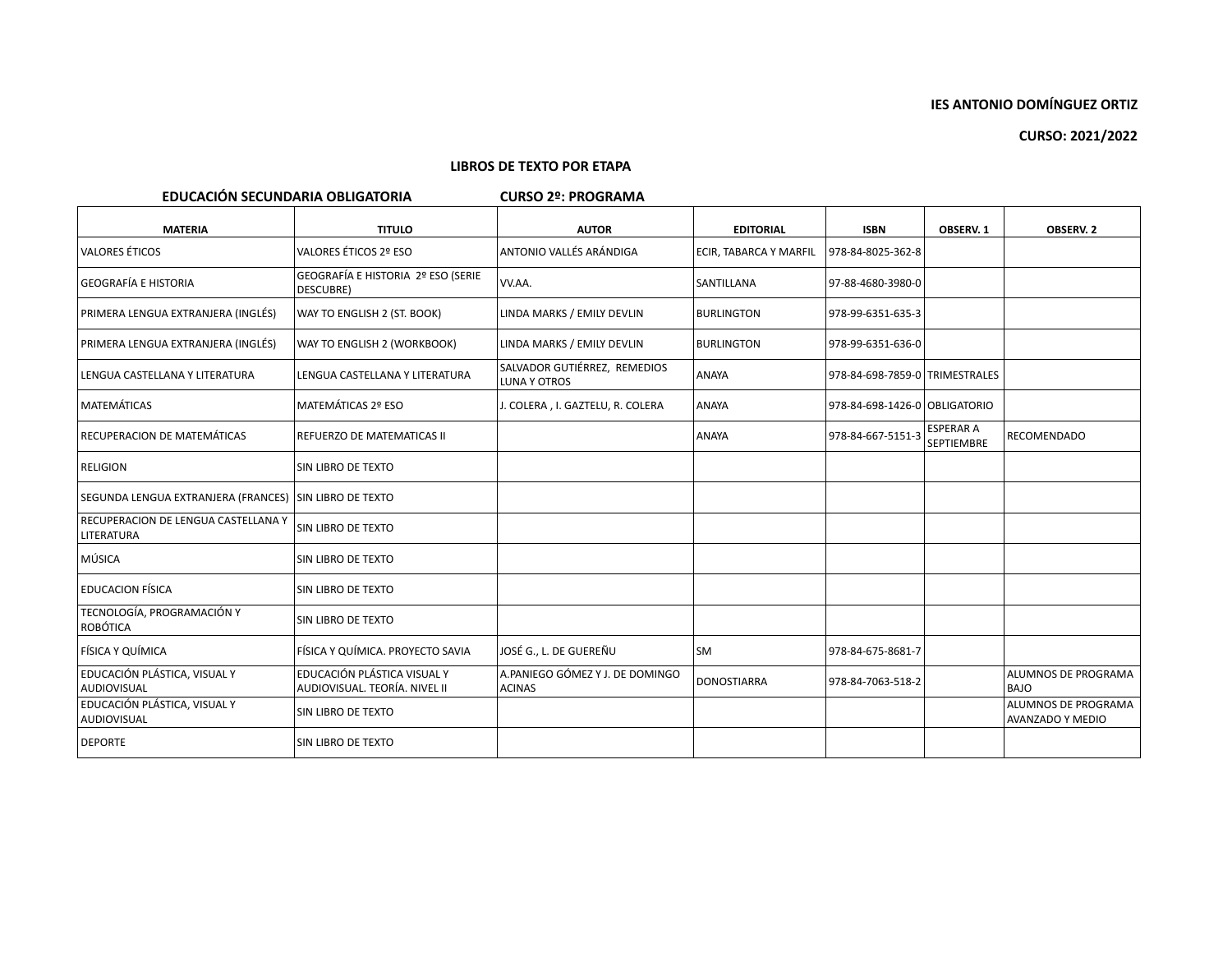| EDUCACIÓN SECUNDARIA OBLIGATORIA                  |                                                              | <b>CURSO 2º: PMAR</b>                            |                        |                   |                                |             |
|---------------------------------------------------|--------------------------------------------------------------|--------------------------------------------------|------------------------|-------------------|--------------------------------|-------------|
| <b>MATERIA</b>                                    | <b>TITULO</b>                                                | <b>AUTOR</b>                                     | <b>EDITORIAL</b>       | <b>ISBN</b>       | OBSERV. 1                      | OBSERV. 2   |
| <b>VALORES ÉTICOS</b>                             | VALORES ÉTICOS 2º ESO                                        | ANTONIO VALLÉS ARÁNDIGA                          | ECIR, TABARCA Y MARFIL | 978-84-8025-362-8 |                                |             |
| PRIMERA LENGUA EXTRANJERA (INGLÉS)                | ALL CLEAR 2 (ST. BOOK)                                       | FIONA MAUCHLINE/DANIEL MORRIS                    | MACMILLAN              | 978-0-230-48546-4 |                                |             |
| RECUPERACION DE MATEMÁTICAS                       | REFUERZO DE MATEMATICAS II                                   |                                                  | ANAYA                  | 978-84-667-5151-3 | <b>ESPERAR A</b><br>SEPTIEMBRE | RECOMENDADO |
| <b>RELIGION</b>                                   | SIN LIBRO DE TEXTO                                           |                                                  |                        |                   |                                |             |
| RECUPERACION DE LENGUA CASTELLANA Y<br>LITERATURA | SIN LIBRO DE TEXTO                                           |                                                  |                        |                   |                                |             |
| MÚSICA                                            | SIN LIBRO DE TEXTO                                           |                                                  |                        |                   |                                |             |
| <b>EDUCACION FÍSICA</b>                           | SIN LIBRO DE TEXTO                                           |                                                  |                        |                   |                                |             |
| TECNOLOGÍA, PROGRAMACIÓN Y<br>ROBÓTICA            | SIN LIBRO DE TEXTO                                           |                                                  |                        |                   |                                |             |
| EDUCACIÓN PLÁSTICA, VISUAL Y<br>AUDIOVISUAL       | EDUCACIÓN PLÁSTICA VISUAL Y<br>AUDIOVISUAL. TEORÍA. NIVEL II | A.PANIEGO GÓMEZ Y J. DE DOMINGO<br><b>ACINAS</b> | DONOSTIARRA            | 978-84-7063-518-2 |                                |             |
| <b>DEPORTE</b>                                    | SIN LIBRO DE TEXTO                                           |                                                  |                        |                   |                                |             |
| ÁMBITO CIENTÍFICO MATEMÁTICO PMAR                 | ÁMBITO CIENTÍFICO MATEMÁTICO I                               | F. GONZÁLEZ, M. SÁNCHEZ. R. SO                   | <b>EDITEX</b>          | 978-84-907-8772-4 |                                |             |
| ÁMBITO LINGÜÍSTICO SOCIAL PMAR                    | LENGUA CASTELLANA Y LITERATURA                               |                                                  | <b>VICENS VIVES</b>    | 978-84-682-4290-3 |                                |             |
| ÁMBITO LINGÜÍSTICO SOCIAL PMAR                    | GEOGRAFÍA HUMANA                                             |                                                  | VICENS VIVES           | 978-84-682-4291-0 |                                |             |
| ÁMBITO LINGÜÍSTICO SOCIAL PMAR                    | HISTORIA MEDIEVAL                                            |                                                  | <b>VICENS VIVES</b>    | 978-84-4292-7     |                                |             |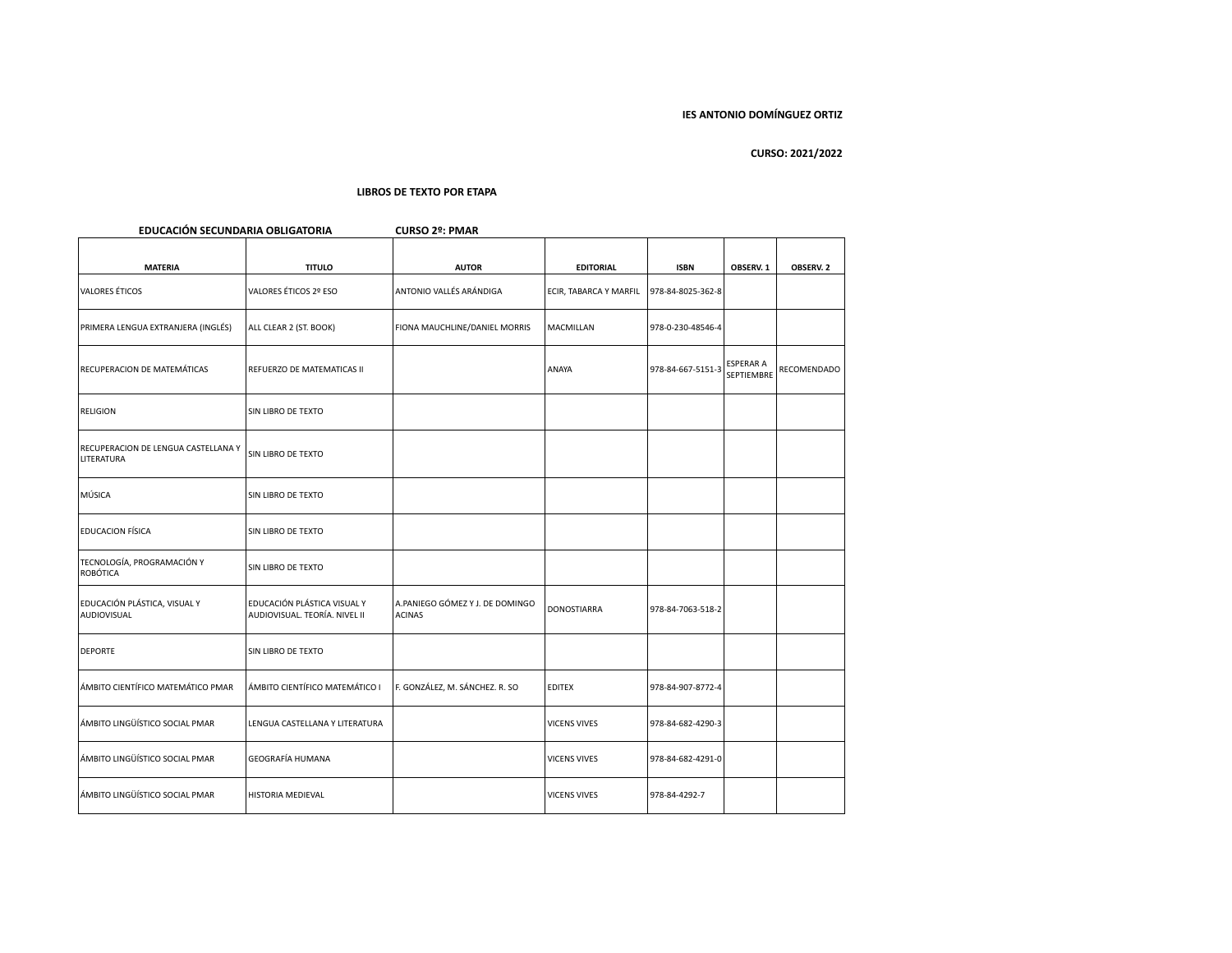## **CURSO: 2020/2021**

## **LIBROS DE TEXTO POR ETAPA**

## **EDUCACIÓN SECUNDARIA OBLIGATORIA CURSO 3º: SECCIÓN**

| <b>MATERIA</b>                                               | <b>TITULO</b>                                 | <b>AUTOR</b>                        | <b>EDITORIAL</b>       | <b>ISBN</b>                    | OBSERV. 1                             | <b>OBSERVACION 2</b> |
|--------------------------------------------------------------|-----------------------------------------------|-------------------------------------|------------------------|--------------------------------|---------------------------------------|----------------------|
|                                                              |                                               |                                     |                        |                                |                                       |                      |
| VALORES ÉTICOS                                               | VALORES ÉTICOS 3º ESO                         | ANTONIO VALLÉS ARÁNDIGA             | ECIR, TABARCA Y MARFIL | 978-84-8025-333-8              |                                       |                      |
| <b>GEOGRAFÍA E HISTORIA</b>                                  | <b>GEOGRAPHY AND HISTORY</b>                  | VV.AA.                              | <b>VICENS VIVES</b>    | 978-84-682-3238-6              |                                       |                      |
| PRIMERA LENGUA EXTRANJERA (INGLES)                           | INTERNATIONAL ENG B2 ALUMNO 2ED<br>(ST. BOOK) | VV.AA.                              | <b>BURLINGTON</b>      | 978-9925-30-748-7              |                                       |                      |
|                                                              | INTERNATIONAL ENG B2 ALUMNO 2ED               |                                     |                        |                                |                                       |                      |
| PRIMERA LENGUA EXTRANJERA (INGLES)                           | (WORKBOOK)                                    | VV.AA.                              | <b>BURLINGTON</b>      | 978-9925-30-749-4              |                                       |                      |
| LENGUA CASTELLANA Y LITERATURA                               | LENGUA CASTELLANA Y LITERATURA - 3   OTROS    | ALFREDO REINA, EMILIA NAVARRO Y     | <b>CASALS</b>          | 978-84-218-5488-4              |                                       |                      |
| MATEMÁTICAS ORIENTADAS A LAS<br><b>ENSEÑANZAS ACADÉMICAS</b> | MATEMÁTICAS ACADÉMICAS 3 ESO                  | J. COLERA , I. GAZTELU, R. COLERA   | ANAYA                  | 978-84-678-5213-4 OBLIGATORIO  |                                       |                      |
| BIOLOGÍA Y GEOLOGÍA                                          | <b>BIOLOGY AND GEOLOGY</b>                    | C. PLAZA, J. HERNÁNDEZ, J. MARTÍNEZ | ANAYA                  | 978-84-678-5221-9              |                                       |                      |
| EDUCACIÓN FÍSICA                                             | SIN LIBRO DE TEXTO                            |                                     |                        |                                |                                       |                      |
| FÍSICA Y QUÍMICA                                             | FÍSICA Y QUÍMICA 3º PROYECTO SAVIA            | <b>FERNANDO I DE PARADA Y OTROS</b> | <b>SM</b>              | 978-84-675-7637-5              |                                       |                      |
| MÚSICA                                                       | SIN LIBRO DE TEXTO                            |                                     |                        |                                |                                       |                      |
| RELIGIÓN CATÓLICA                                            | SIN LIBRO DE TEXTO                            |                                     |                        |                                |                                       |                      |
| SEGUNDA LENGUA EXTRANJERA (FRANCES) SIN LIBRO DE TEXTO       |                                               |                                     |                        |                                | <b>ESPERAR A</b><br><b>SEPTIEMBRE</b> |                      |
| TECNOLOGÍA, PROGRAMACIÓN Y<br>ROBÓTICA                       | SIN LIBRO DE TEXTO                            |                                     |                        |                                |                                       |                      |
| COMUNICACIÓN AUDIOVISUAL, IMAGEN Y<br><b>EXPRESIÓN</b>       | SIN LIBRO DE TEXTO                            |                                     |                        |                                |                                       |                      |
| <b>DEPORTE</b>                                               | SIN LIBRO DE TEXTO                            |                                     |                        |                                |                                       |                      |
| <b>TEATRO</b>                                                | SIN LIBRO DE TEXTO                            |                                     |                        |                                |                                       |                      |
| <b>INICIACION A LA ACTIVIDAD</b>                             | INICIACION A LA ACTIVIDAD                     |                                     |                        |                                | <b>ESPERAR A</b>                      |                      |
| EMPRENDEDORA Y EMPRESARIAL                                   | EMPRENDEDORA Y EMPRESARIAL                    |                                     | <b>EDITEX</b>          | 978-84-9078-499-0   SEPTIEMBRE |                                       |                      |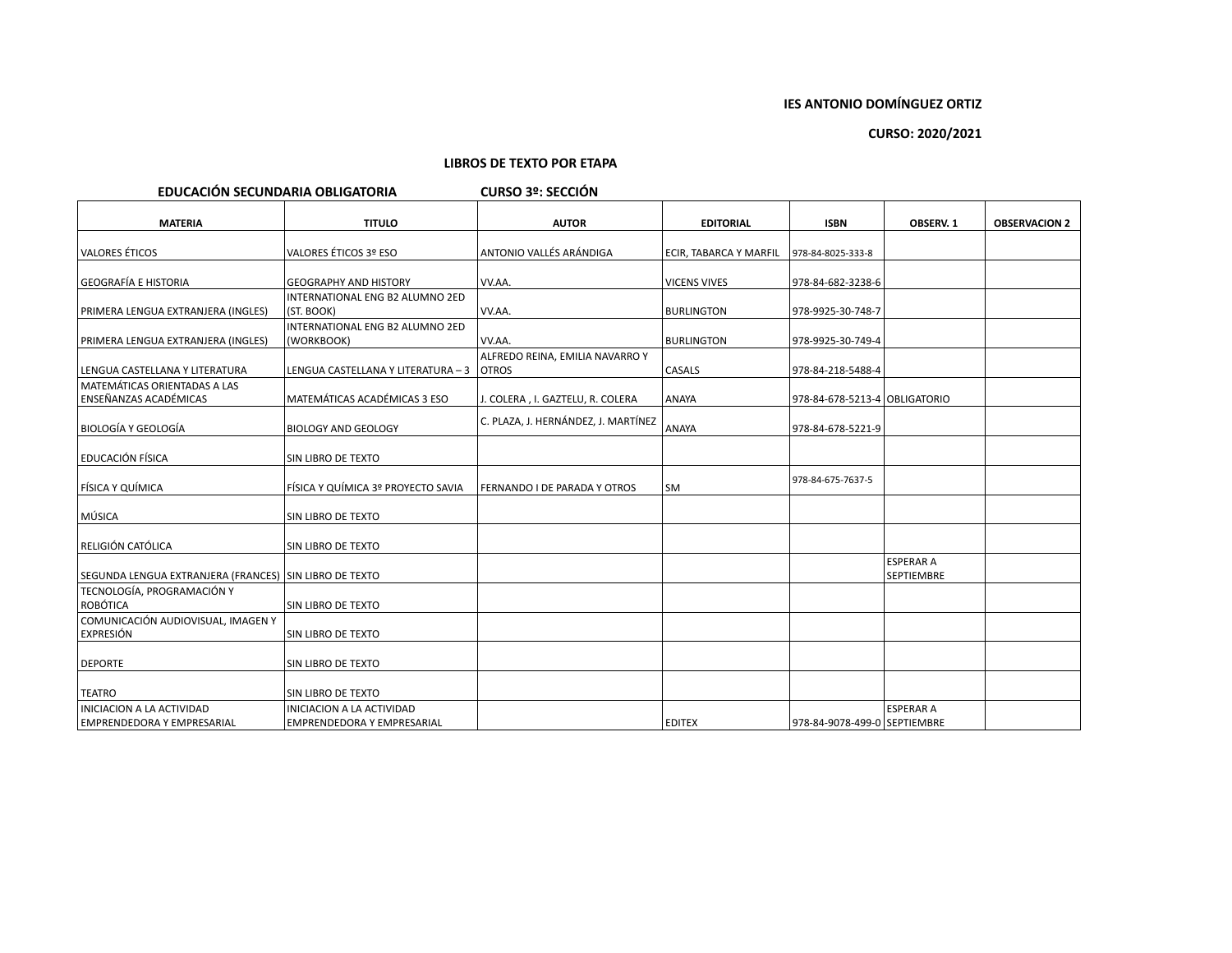# **CURSO: 2021/2022**

#### **LIBROS DE TEXTO POR ETAPA**

## **EDUCACIÓN SECUNDARIA OBLIGATORIA CURSO 3º: PROGRAMA**

| <b>MATERIA</b>                                                 | <b>TITULO</b>                                                         | <b>AUTOR</b>                                    | <b>EDITORIAL</b>       | <b>ISBN</b>        | <b>OBSERVACION 1</b>                  | <b>OBSERVACION 2</b> |
|----------------------------------------------------------------|-----------------------------------------------------------------------|-------------------------------------------------|------------------------|--------------------|---------------------------------------|----------------------|
| VALORES ÉTICOS                                                 | VALORES ÉTICOS 3º ESO                                                 | ANTONIO VALLÉS ARÁNDIGA                         | ECIR, TABARCA Y MARFIL | 978-84-8025-333-8  |                                       |                      |
| GEOGRAFÍA E HISTORIA                                           | GEOGRAFÍA E HISTORIA 3º ESO (AULA<br>3D)                              | VV.AA.                                          | <b>VICENS VIVES</b>    | 978-84-682-3043-6  |                                       |                      |
| PRIMERA LENGUA EXTRANJERA (INGLES)                             | REAL ENGLISH 3 (ST. BOOK)                                             | CHARLOTTE ADDISON, R. NORCORT                   | <b>BURLINGTON</b>      | 978-9-963-48-227-6 |                                       |                      |
| PRIMERA LENGUA EXTRANJERA (INGLES)                             | REAL ENGLISH 3 (WORKBOOK)                                             | CHARLOTTE ADDISON, R. NORCORT                   | <b>BURLINGTON</b>      | 978-9-963-48-228-3 |                                       |                      |
| LENGUA CASTELLANA Y LITERATURA                                 | LENGUA CASTELLANA Y LITERATURA - 3                                    | ALFREDO REINA, EMILIA NAVARRO Y<br><b>OTROS</b> | CASALS                 | 978-84-218-5488-4  |                                       |                      |
| MATEMÁTICAS ORIENTADAS A LAS<br>ENSEÑANZAS ACADÉMICAS          | MATEMÁTICAS ACADÉMICAS 3 ESO                                          | J. COLERA, I. GAZTELU, R. COLERA                | ANAYA                  | 978-84-678-5213-4  | <b>OBLIGATORIO</b>                    |                      |
| MATEMÁTICAS ORIENTADAS A LAS<br>ENSEÑANZAS APLICADAS           | MATEMÁTICAS APLICADAS 3 ESO                                           | J. COLERA, I. GAZTELU, R. COLERA                | ANAYA                  | 978-84-678-5216-5  | <b>OBLIGATORIO</b>                    |                      |
| BIOLOGÍA Y GEOLOGÍA                                            | BIOLOGÍA Y GEOLOGÍA 3º                                                | C. PLAZA, J. HERNÁNDEZ, J. MARTÍNEZ             | ANAYA                  | 978-84-678-5219-6  | 3 VOLÚMENES                           |                      |
| <b>EDUCACIÓN FÍSICA</b>                                        | SIN LIBRO DE TEXTO                                                    |                                                 |                        |                    |                                       |                      |
| <b>FÍSICA Y QUÍMICA</b>                                        | FÍSICA Y QUÍMICA 3º PROYECTO SAVIA                                    | FERNANDO I DE PARADA Y OTROS                    | <b>SM</b>              | 978-84-675-7637-5  |                                       |                      |
| MÚSICA                                                         | SIN LIBRO DE TEXTO                                                    |                                                 |                        |                    |                                       |                      |
| RELIGIÓN CATÓLICA                                              | SIN LIBRO DE TEXTO                                                    |                                                 |                        |                    |                                       |                      |
| SEGUNDA LENGUA EXTRANJERA (FRANCES)                            | SIN LIBRO DE TEXTO                                                    |                                                 |                        |                    | <b>ESPERAR A</b><br><b>SEPTIEMBRE</b> |                      |
| TECNOLOGÍA, PROGRAMACIÓN Y ROBÓTICA                            | <b>SIN LIBRO DE TEXTO</b>                                             |                                                 |                        |                    |                                       |                      |
| COMUNICACIÓN AUDIOVISUAL, IMAGEN Y<br><b>EXPRESIÓN</b>         | SIN LIBRO DE TEXTO                                                    |                                                 |                        |                    |                                       |                      |
| <b>DEPORTE</b>                                                 | <b>SIN LIBRO DE TEXTO</b>                                             |                                                 |                        |                    |                                       |                      |
| <b>TEATRO</b>                                                  | SIN LIBRO DE TEXTO                                                    |                                                 |                        |                    |                                       |                      |
| INICIACION A LA ACTIVIDAD<br><b>EMPRENDEDORA Y EMPRESARIAL</b> | <b>INICIACION A LA ACTIVIDAD</b><br><b>EMPRENDEDORA Y EMPRESARIAL</b> |                                                 | <b>EDITEX</b>          | 978-84-9078-499-0  | <b>ESPERAR A</b><br><b>SEPTIEMBRE</b> |                      |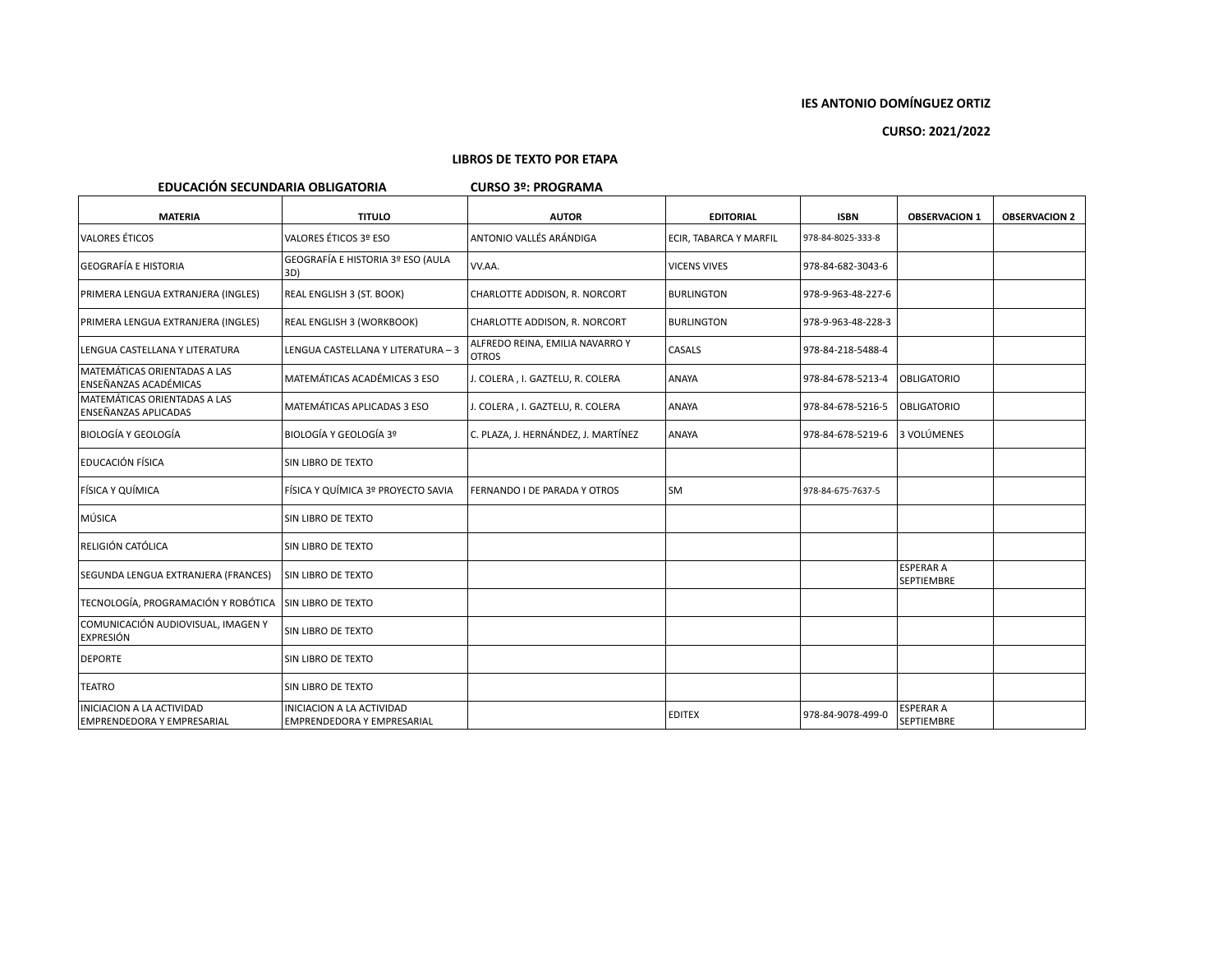# **CURSO: 2021/2022**

| EDUCACIÓN SECUNDARIA OBLIGATORIA                        |                                                                       | <b>CURSO 3º: PMAR</b>      |                               |                    |                                       |                      |
|---------------------------------------------------------|-----------------------------------------------------------------------|----------------------------|-------------------------------|--------------------|---------------------------------------|----------------------|
| <b>MATERIA</b>                                          | <b>TITULO</b>                                                         | <b>AUTOR</b>               | <b>EDITORIAL</b>              | <b>ISBN</b>        | <b>OBSERVACION 1</b>                  | <b>OBSERVACION 2</b> |
| <b>VALORES ÉTICOS</b>                                   | VALORES ÉTICOS 3º ESO                                                 | ANTONIO VALLÉS ARÁNDIGA    | <b>ECIR, TABARCA Y MARFIL</b> | 978-84-8025-333-8  |                                       |                      |
| PRIMERA LENGUA EXTRANJERA (INGLES)                      | ALL CLEAR 3 (ST. BOOK)                                                | PATRICK HOWARTH, P. REILLY | MACMILLAN                     | 978-0-230-48-548-8 |                                       |                      |
| <b>EDUCACIÓN FÍSICA</b>                                 | SIN LIBRO DE TEXTO                                                    |                            |                               |                    |                                       |                      |
| MÚSICA                                                  | SIN LIBRO DE TEXTO                                                    |                            |                               |                    |                                       |                      |
| RELIGIÓN CATÓLICA                                       | SIN LIBRO DE TEXTO                                                    |                            |                               |                    |                                       |                      |
| TECNOLOGÍA, PROGRAMACIÓN Y ROBÓTICA                     | SIN LIBRO DE TEXTO                                                    |                            |                               |                    |                                       |                      |
| COMUNICACIÓN AUDIOVISUAL, IMAGEN Y<br>EXPRESIÓN         | SIN LIBRO DE TEXTO                                                    |                            |                               |                    |                                       |                      |
| <b>DEPORTE</b>                                          | SIN LIBRO DE TEXTO                                                    |                            |                               |                    |                                       |                      |
| <b>TEATRO</b>                                           | SIN LIBRO DE TEXTO                                                    |                            |                               |                    |                                       |                      |
| INICIACION A LA ACTIVIDAD<br>EMPRENDEDORA Y EMPRESARIAL | <b>INICIACION A LA ACTIVIDAD</b><br><b>EMPRENDEDORA Y EMPRESARIAL</b> |                            | <b>EDITEX</b>                 | 978-84-9078-499-0  | <b>ESPERAR A</b><br><b>SEPTIEMBRE</b> |                      |
| ÁMBITO CIENTÍFICO MATEMÁTICO PMAR                       | ÁMBITO CIENTÍFICO MATEMÁTICO II                                       |                            | <b>EDITEX</b>                 | 978-84-907-8605-5  |                                       |                      |
| ÁMBITO LINGÜÍSTICO SOCIAL PMAR                          | LENGUA CASTELLANA Y LITERATURA II                                     |                            | <b>VICENS VIVES</b>           | 978-84-682-5091-5  |                                       |                      |
| ÁMBITO LINGÜÍSTICO SOCIAL PMAR                          | <b>HISTORIA MODERNA</b>                                               |                            | <b>VICENS VIVES</b>           | 978-84-682-5000-4  |                                       |                      |
| ÁMBITO LINGÜÍSTICO SOCIAL PMAR                          | <b>GEOGRAFÍA ECONÓMICA</b>                                            |                            | <b>VICENS VIVES</b>           | 978-84-682-5102-8  |                                       |                      |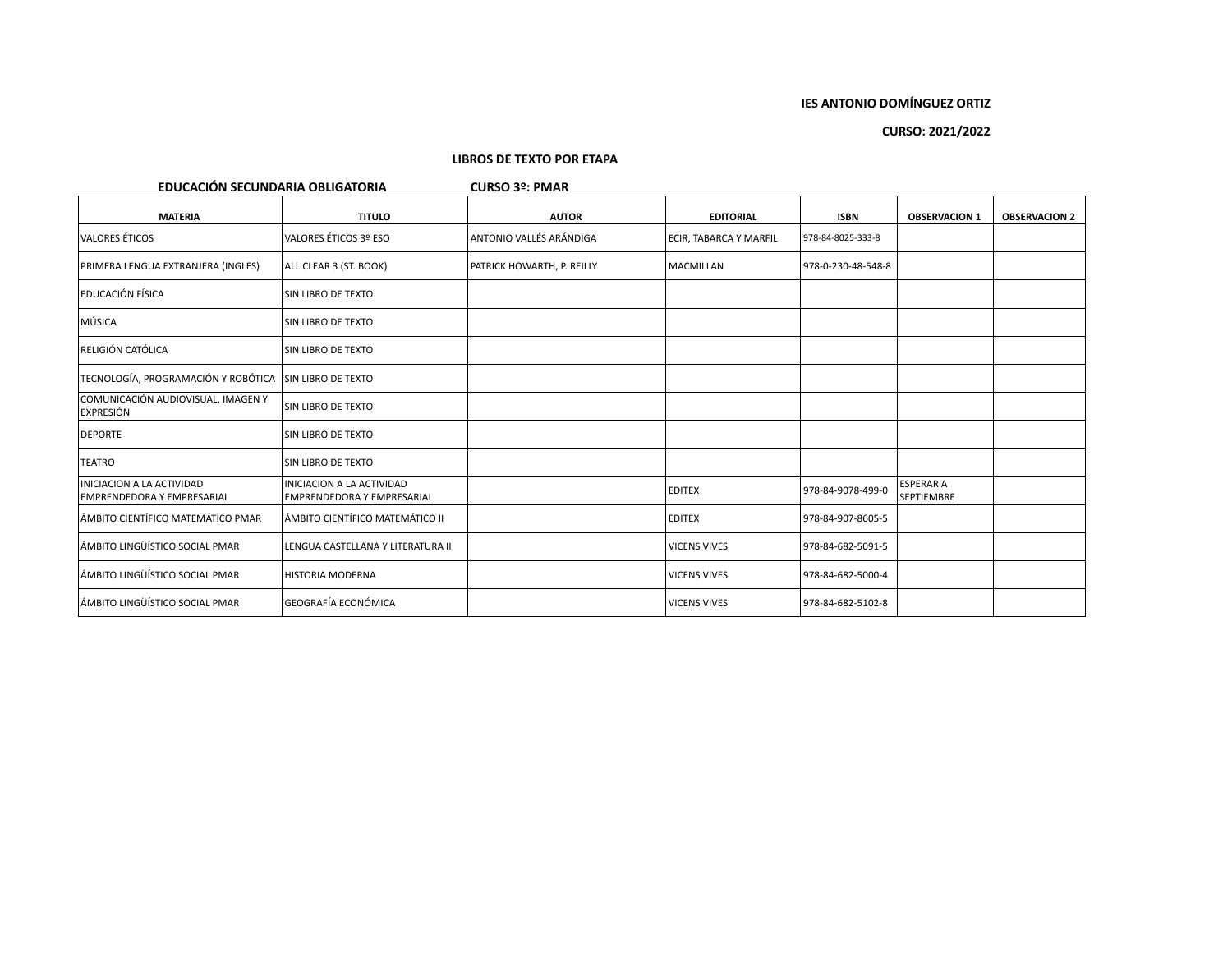# **CURSO: 2021/2022**

| EDUCACIÓN SECUNDARIA OBLIGATORIA<br><b>CURSO 4º: SECCIÓN</b> |                                                             |                                                  |                        |                   |                                       |                      |  |  |
|--------------------------------------------------------------|-------------------------------------------------------------|--------------------------------------------------|------------------------|-------------------|---------------------------------------|----------------------|--|--|
| <b>MATERIA</b>                                               | <b>TITULO</b>                                               | <b>AUTOR</b>                                     | <b>EDITORIAL</b>       | <b>ISBN</b>       | <b>OBSERVACION 1</b>                  | <b>OBSERVACION 2</b> |  |  |
| <b>VALORES ÉTICOS</b>                                        | VALORES ÉTICOS 4º ESO                                       | ANTONIO VALLÉS ARÁNDIGA                          | ECIR, TABARCA Y MARFIL | 978-84-8025-364-2 |                                       |                      |  |  |
| <b>FILOSOFÍA</b>                                             | <b>FILOSOFÍA</b>                                            | ADELA CORTINA                                    | SANTILLANA             | 978-84-8305-621-9 |                                       |                      |  |  |
| GEOGRAFÍA E HISTORIA                                         | HISTORY (ED. 16)                                            |                                                  | SANTILLANA             | 978-84-6804-043-1 |                                       |                      |  |  |
| <b>INGLÉS</b>                                                | INTERNATIONAL ENG B2 ALUMNO 2ED<br>(ST. BOOK)               | VV.AA.                                           | <b>BURLINGTON</b>      | 978-9925-30-748-7 |                                       |                      |  |  |
| <b>INGLÉS</b>                                                | INTERNATIONAL ENG B2 ALUMNO 2ED<br>(WORKBOOK)               | VV.AA.                                           | <b>BURLINGTON</b>      | 978-9925-30-749-4 |                                       |                      |  |  |
| LENGUA CASTELLANA Y LITERATURA                               | LENGUA CASTELLANA Y LITERATURA -4                           | ALFREDO REINA, EMILIA NAVARRO Y<br><b>OTROS</b>  | CASALS                 | 978-84-218-6095-3 |                                       |                      |  |  |
| MATEMÁTICAS ORIENTADAS A LAS<br><b>ENSEÑANZAS ACADÉMICAS</b> | MATEMÁTICAS ORIENTADAS A LAS<br>ENSEÑANZAS ACADÉMICAS 4 ESO | J. COLERA, I. GAZTELU, R. COLERA                 | ANAYA                  | 978-84-698-1069-9 | <b>OBLIGATORIO</b>                    |                      |  |  |
| <b>BIOLOGÍA Y GEOLOGÍA</b>                                   | BIOLOGY AND GEOLOGY 4 ESO                                   |                                                  | ANAYA                  | 978-84-698-1079-8 |                                       |                      |  |  |
| EDUCACIÓN FÍSICA                                             | SIN LIBRO DE TEXTO                                          |                                                  |                        |                   |                                       |                      |  |  |
| FÍSICA Y QUÍMICA                                             | FÍSICA Y QUÍMICA. PROYECTO SAVIA                            | ANA CAÑAS, JESÚS ANGEL VIGUERA                   | SM                     | 978-84-675-8698-5 |                                       |                      |  |  |
| LATÍN                                                        | SIN LIBRO DE TEXTO                                          |                                                  |                        |                   | <b>ESPERAR A</b><br>SEPTIEMBRE        |                      |  |  |
| RELIGIÓN CATÓLICA                                            | SIN LIBRO DE TEXTO                                          |                                                  |                        |                   |                                       |                      |  |  |
| TECNOLOGÍAS DE LA INFORMACIÓN Y<br>COMUNICACIÓN (TICO)       | SIN LIBRO DE TEXTO                                          |                                                  |                        |                   |                                       |                      |  |  |
| MÚSICA                                                       | SIN LIBRO DE TEXTO                                          |                                                  |                        |                   |                                       |                      |  |  |
| SEGUNDA LENGUA EXTRANJERA (FRANCES)                          | SIN LIBRO DE TEXTO                                          |                                                  |                        |                   |                                       |                      |  |  |
| ARTES ESCÉNICAS Y DANZA                                      | SIN LIBRO DE TEXTO                                          |                                                  |                        |                   |                                       |                      |  |  |
| <b>DIBUJO TÉCNICO Y DISEÑO</b>                               | DIBUJO TÉCNICO. SERIE DISEÑA. EPVA.<br><b>NIVEL IV</b>      | VV.AA.                                           | SANTILLANA             | 978-84-294-7350-6 |                                       |                      |  |  |
| EDUCACIÓN PLÁSTICA, VISUAL Y<br>AUDIOVISUAL                  | EDUCACIÓN PLÁSTICA VISUAL Y<br>AUDIOVISUAL. TEORÍA. 4ºCURSO | A.PANIEGO GÓMEZ Y J. DE DOMINGO<br><b>ACINAS</b> | <b>DONOSTIARRA</b>     | 978-84-7063-537-3 |                                       |                      |  |  |
| <b>DEPORTE</b>                                               | SIN LIBRO DE TEXTO                                          |                                                  |                        |                   |                                       |                      |  |  |
| ECONOMÍA                                                     | ECONOMÍA                                                    |                                                  | <b>EDITEX</b>          | 978-84-9078-760-1 | <b>ESPERAR A</b><br><b>SEPTIEMBRE</b> |                      |  |  |